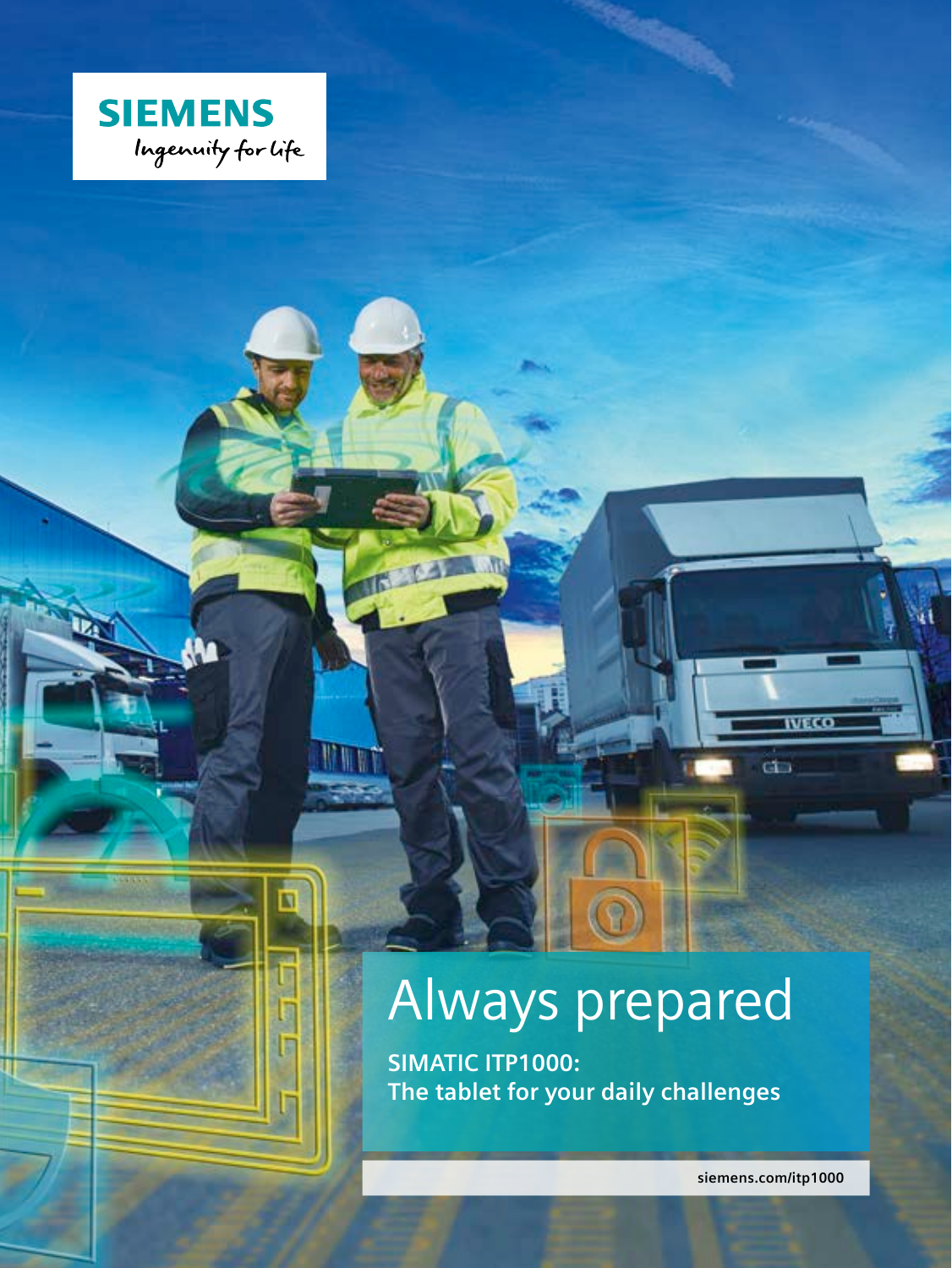## Ideally equipped for your daily industrial routine

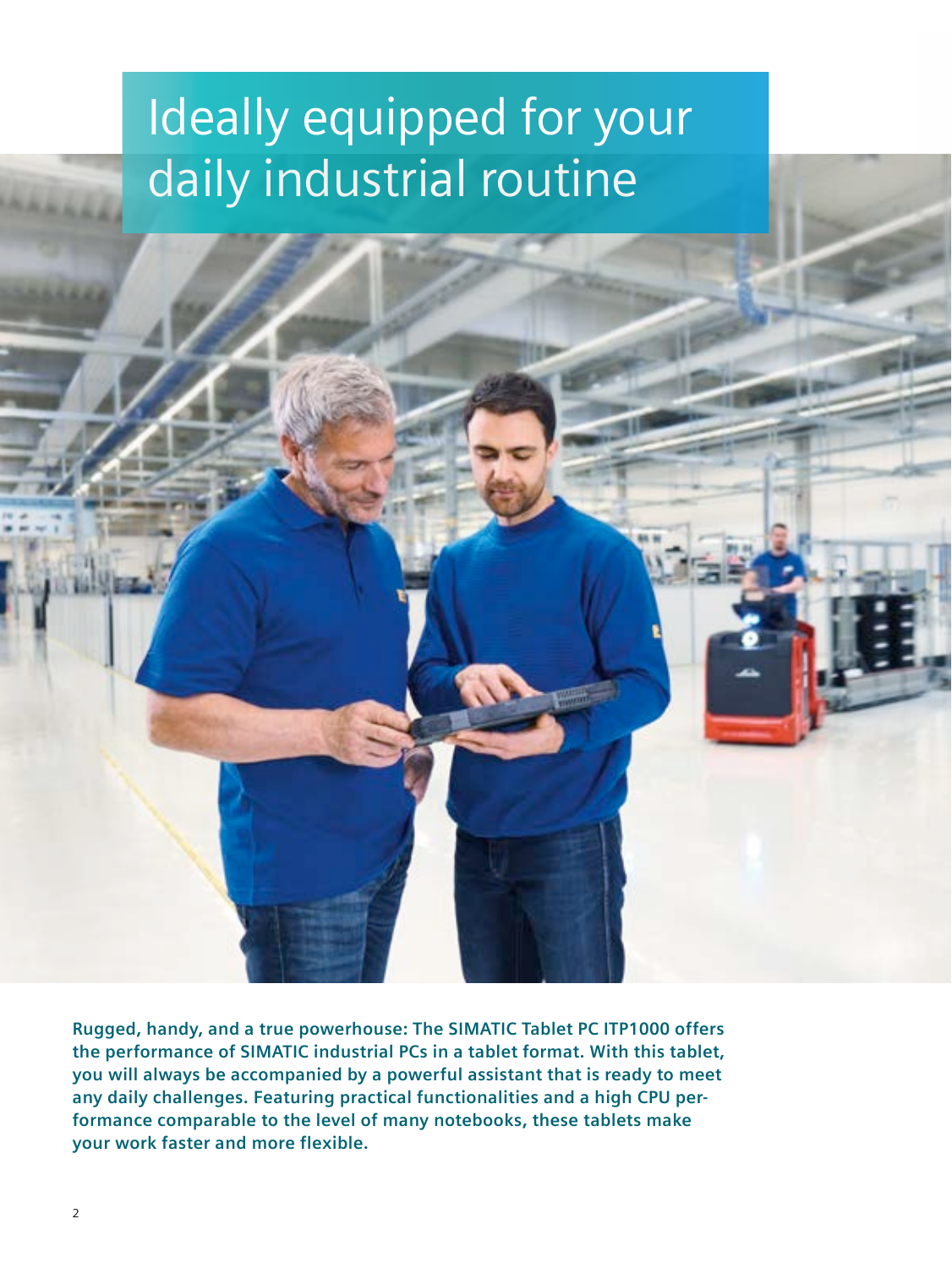**SIMATIC HMT** 



### **Mobile computing – redefined**

#### **Unrivaled performance**

Intel Core i5 Skylake CPU for industrial mobile computing applications requiring high-level graphics performance (Intel Celeron CPU also available as an alternative for less complex tasks)

#### **100% industrial design**

High degree of mechanical and electrical ruggedness, certified acc. to MIL-STF-810G and EMC-tested

#### **100% investment protection**

The devices remain image-compatible throughout their lifetimes, with 5 years of repairs and spare part availability following product discontinuation

#### **Easily configurable function keys**

Program functions and actions can be individually assigned to specific keys – to enhance your ease of use

#### **Perfect teamwork**

Thanks to the well-designed interfaces and the practical docking station, it's possible to work in both industrial as well as office environments

#### **Quality at your fingertips**

Made in Germany and built exclusively using high-quality components, based on over 20 years of experience in the development of industrial PCs



On the way to work, the tablet can be used to read the service report from the previous day. **am am**



 $\sum_{i=1}^{n}$  am<br> $\sum_{i=1}^{n}$  in the receiving department, employees check the delivery and can process it immediately thanks to the barcode scanner.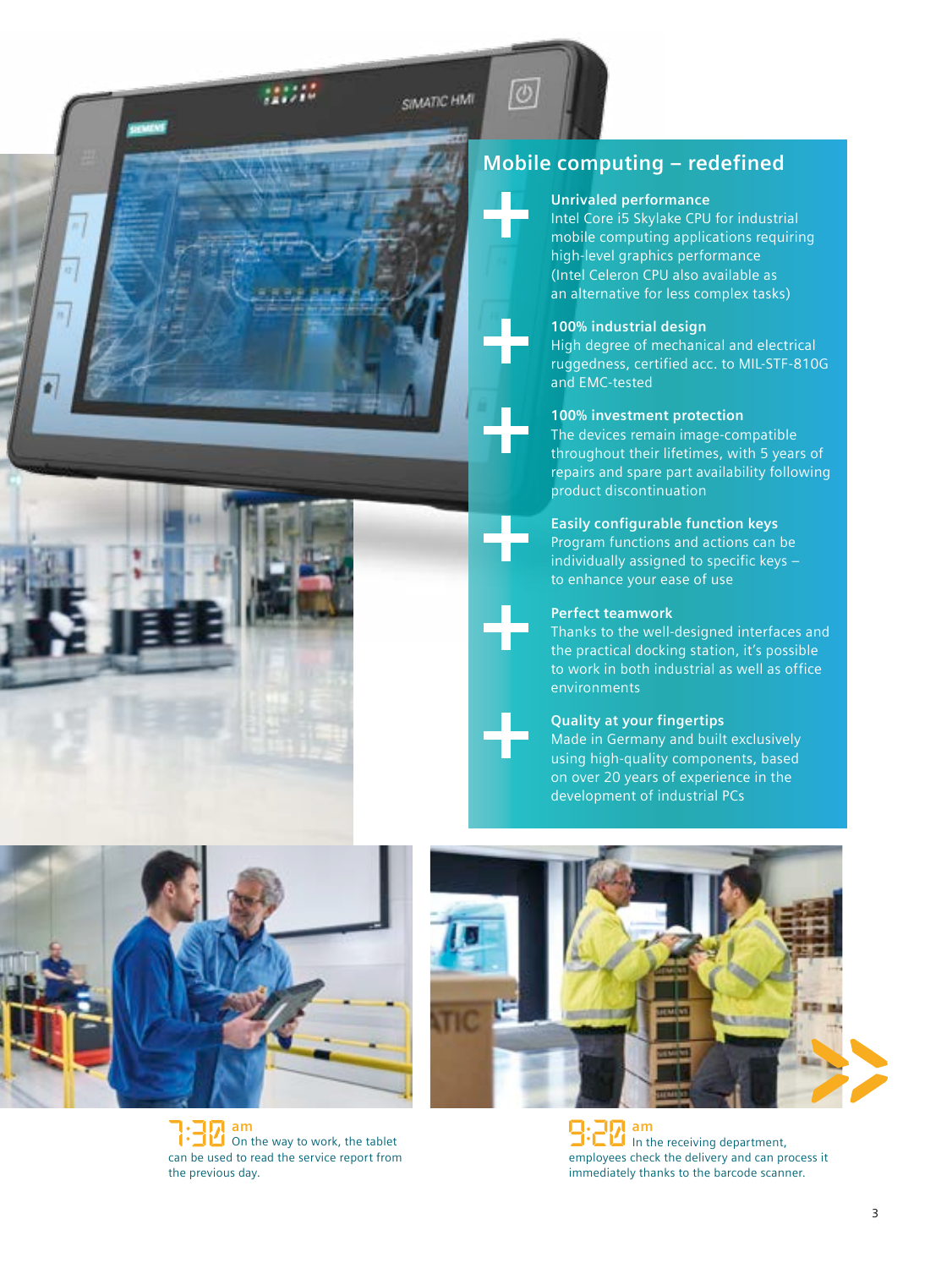# The industrial PC for on the go





#### **The benefits of two devices in one**

The SIMATIC ITP1000 paves the way for an entirely new form of mobile computing. It opens up completely new practical application fields in areas such as service, manufacturing, and measuring and testing.

Thanks to the ITP1000, you no longer have to rely on a cable connection when it comes to operating and monitoring tasks at your plant. This greater mobility can be a significant advantage for you as a user in your daily routine. If the plant is suitably configured, your tablet PC can assume the function of several panels on site. You can

retrieve service information and visualizations on the tablet PC either based on or regardless of your specific location. One device essentially gives you an overview of your entire production processes on site.

In addition to its mobile benefits, the SIMATIC ITP1000 also shines technically as a true high-performance device. With its excellent performance, even the most demanding applications can be implemented in a tablet format. Engineering adjustments that are required at the spur of the moment can immediately be handled on site without unnecessary delay. Your work processes are more streamlined and flexible as a result.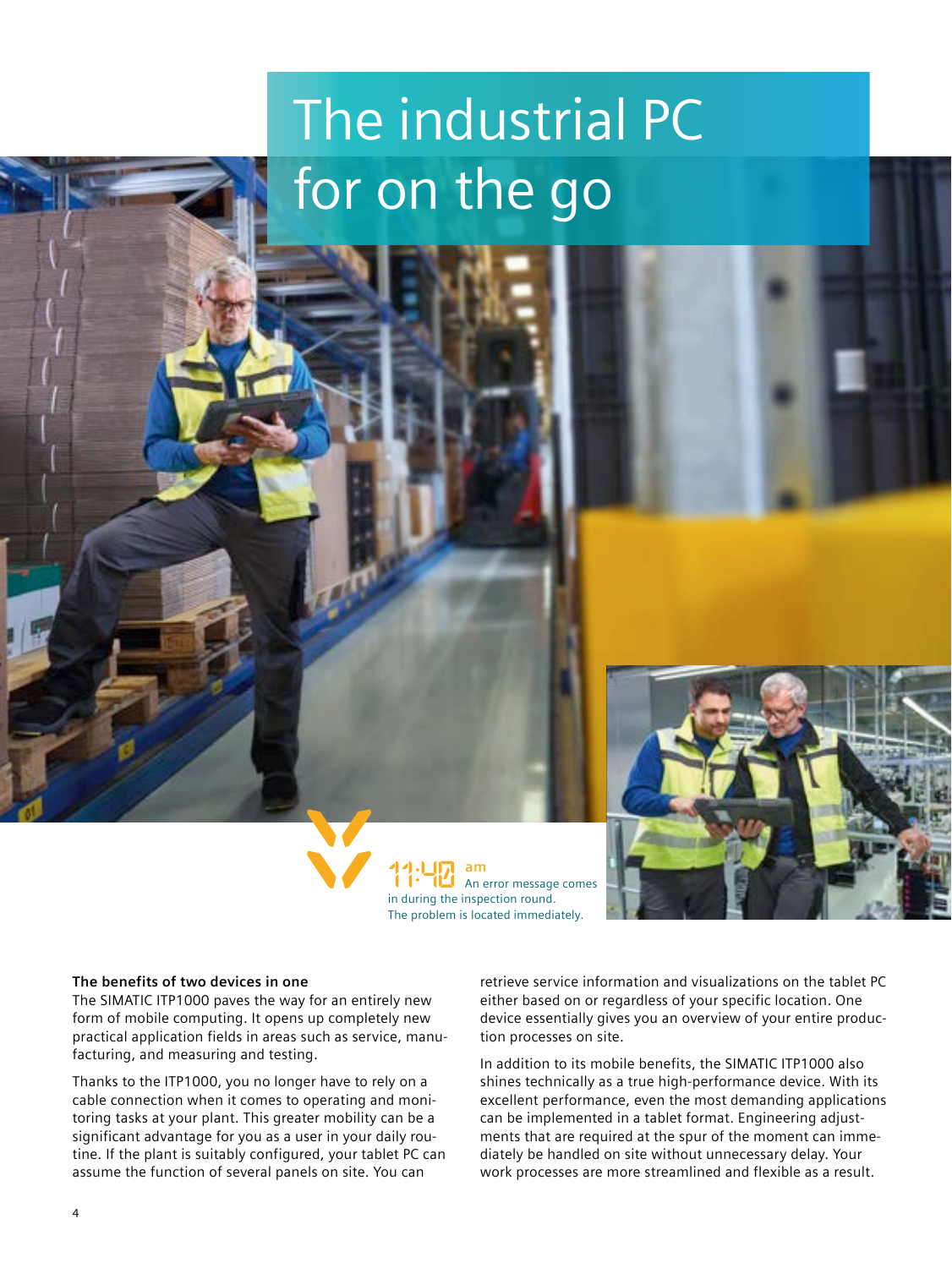

# The precise functionality that you need

#### **Every tablet PC can be customized**

In addition to the touch display operation, the tablet PC has six easily configurable function keys. You can utilize these keys to execute frequently used functions and applications with a touch of a button – a major advantage when it comes to working fast and efficiently.

In addition to these key functions on the display, Siemens offers another special service. You can configure the hardware components of the SIMATIC ITP1000 to meet your specific needs. This includes the size of the RAM memory, the SSD hard disk capacity, as well as industry-specific extensions such as a camera, RFID reader, and barcode scanner.

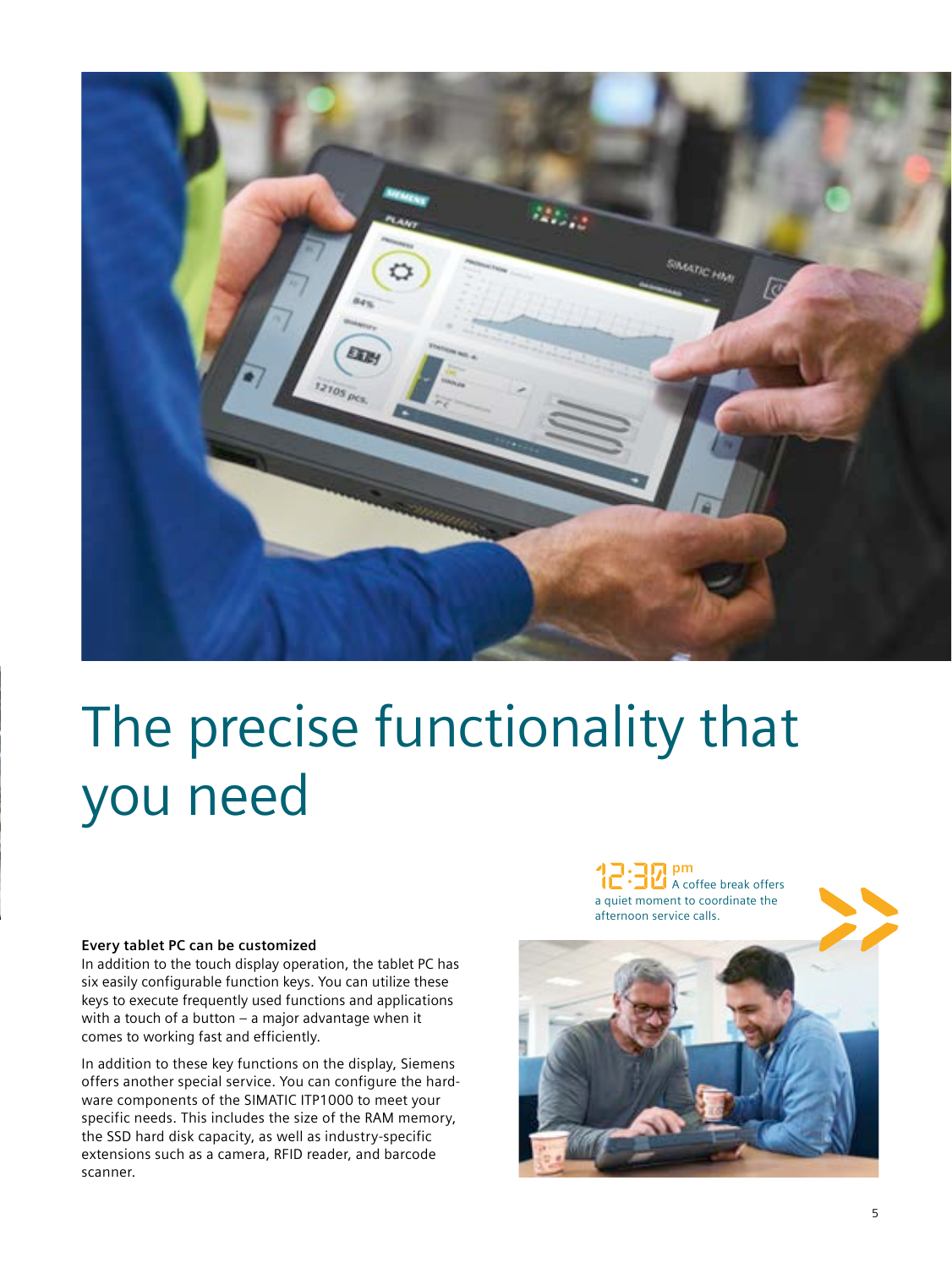## Investment protection and cost-effectiveness

Siemens develops and manufactures the Industrial Tablet PC in Germany. It is based on experience acquired during more than 20 years of industrial PC development. Siemens has always placed a high priority on durability.

Suitable components are selected only after conducting numerous stress tests that check factors such as change in temperature during continuous operation and electromagnetic compatibility. Backed by our care and commitment, we offer more than nine years of support for the SIMATIC Industrial Tablet PC in addition to the customary warranty, starting from the market launch. That is virtually unprecedented on the market!

The clear benefit for you: Excellent investment protection combined with a low total cost of ownership.

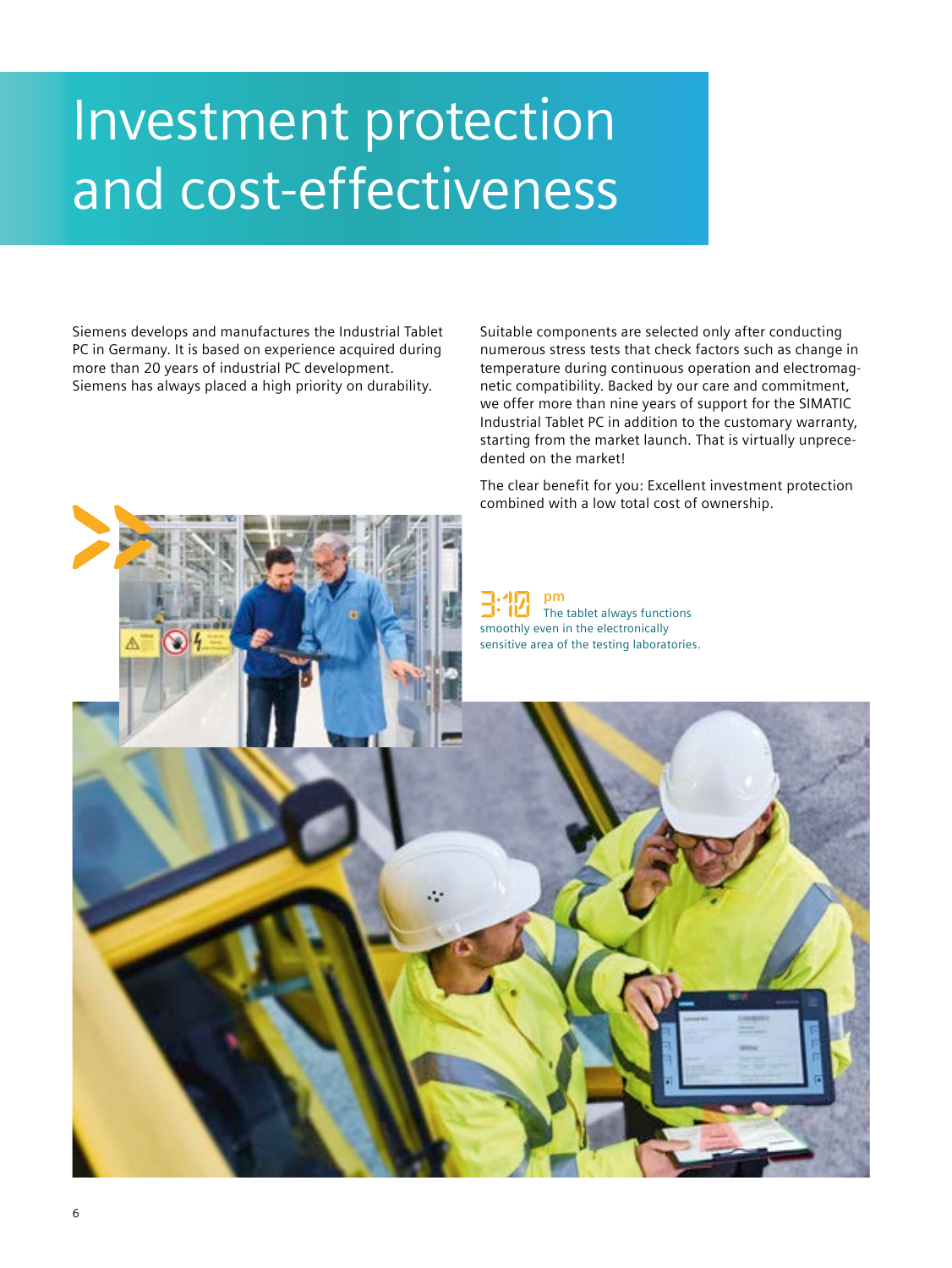

### **Just as powerful in stationary use as mobile**

In terms of performance, the tablet PC is fully suitable for stationary office use. With accessories such as the docking station, you can greatly enhance the ergonomics. The docking station is designed to ensure that you can easily and securely dock your tablet with one hand. It's details such as these that ensure smooth use in your daily routine even under demanding conditions.

No matter how important a stationary solution might be for you, you don't need to forego the proven range of functions offered by industrial PCs when you use a tablet PC. First and foremost, this includes perfect integration into your automation environment. That's why you can purchase the SIMATIC ITP1000 as a complete package from us – with the runtime versions of our SIMATIC WinCC and TIA Portal Runtime software products. You get an ideal solution for your plant visualization at an attractive price.

#### You can use a SD card to transfer data or applications directly to the tablet, or you can use the card as an external backup. **pm**

## **Well-designed interfaces**

In terms of interfaces, the Industrial Tablet PC combines the latest technology with established systems. Wireless communication takes place via WLAN and Bluetooth. The tablet PC can be connected by cable to the company or production network via a 1 Gbit LAN interface. Numerous additional interfaces (2x USB, 1x USB Type C, 1x SD card slot, 1x serial, 1x miniDP) offer connection options for new and existing devices and systems.